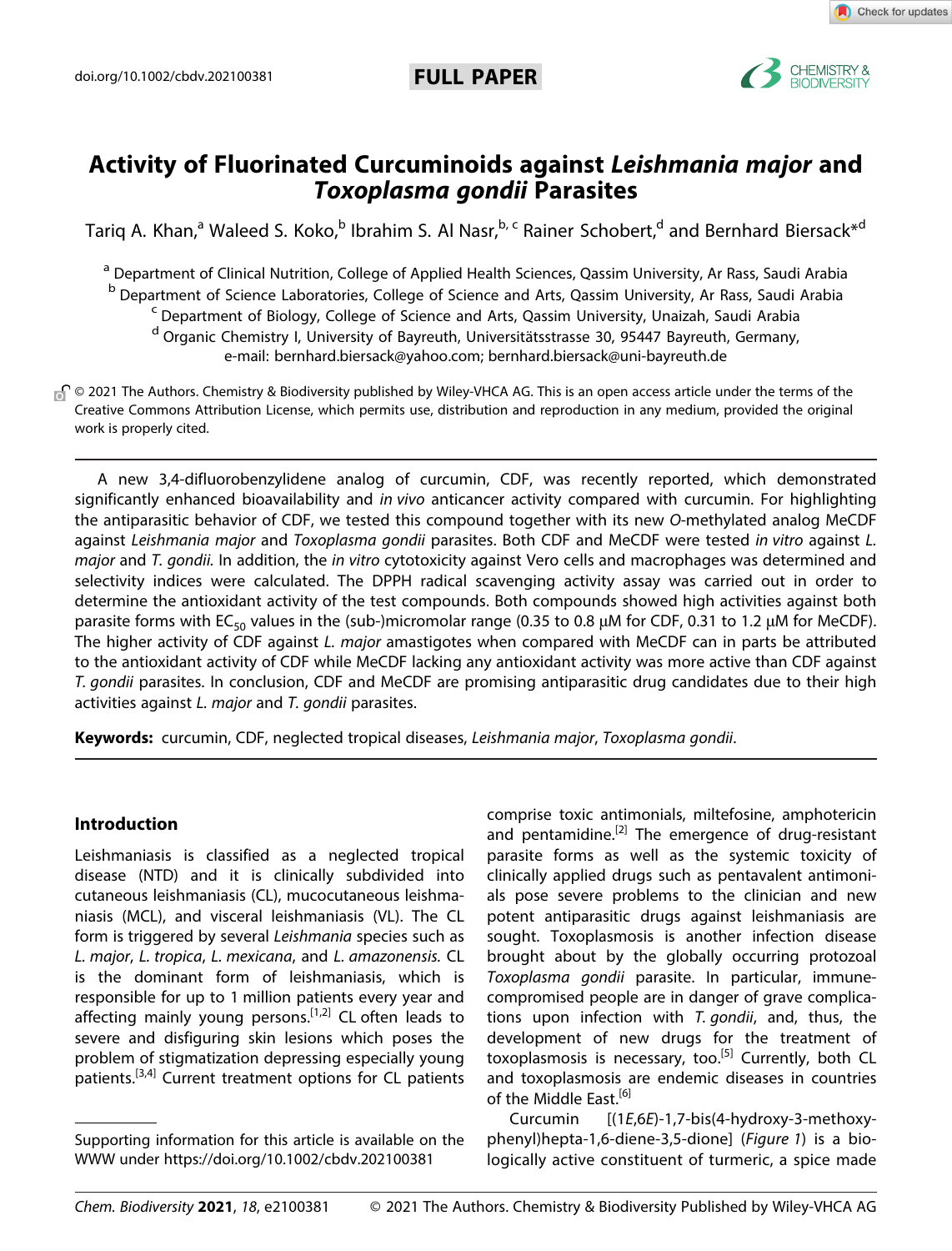



**Figure 1.** Structures of curcumin and its semi-synthetic derivatives CDF and MeCDF (the new methoxy groups of MeCDF are highlighted by spheres).

from the roots of *Curcuma longa* which is widely applied in Indian cuisine and traditional Indian medicine.<sup>[7]</sup> Curcumin has shown significant anticancer activity by addressing various cellular targets involved in cancer cell survival and metastasis including inhibition or down-regulation of NF-кB, COX-2, STAT-3, Akt, and MMP-2. $[8-\overline{1}2]$  A phase II trial in patients with advanced pancreatic cancer revealed high tolerability of curcumin in all patients and efficacy of curcumin, orally administered as a monotherapy, in some patients with pancreatic cancer.<sup>[13]</sup> As a natural product of a tropical plant, curcumin has great potential as a drug against infections and tropical diseases.[14,15] Curcumin was tested against various protozoal parasites and it showed activity against *Leishmania*, *Plasmodium* and *Toxoplasma* species.<sup>[16,17]</sup> Curcumin and its metal complexes displayed activity against *Leishmania major.*[18] In addition, curcumin inhibited glyoxalase 1 of *Toxoplasma gondii* and the proliferation of this parasite *in vitro.*[19]

The efficacy of curcumin as a therapeutic agent for cancer diseases is often hampered by its low bioavailability. Modified curcumin derivatives with improved bioavailability frequently show a significantly enhanced *in vitro* and *in vivo* activity com-

pared with parent curcumin.<sup>[20]</sup> Fluorinated curcuminoids like EF24 were reported to be superior to curcumin in the treatment of various cancers.[21,22] Padhye and coworkers developed the difluorobenzylidene derivative (1*E*,6*E*)-4-[(3,4-difluorophenyl) methylidene]-1,7-bis(4-hydroxy-3-methoxyphenyl) hepta-1,6-diene-3,5-dione, a.k.a. CDF (*Figure 1*).[23] CDF exhibited improved bioavailability and distinct activity against various tumors including prostate and colon carcinomas.<sup>[24-26]</sup> It was well tolerated by mice and, thus, is an auspicious drug candidate for other human diseases such as leishmaniasis and toxoplasmosis, too. In the present report we disclose first promising results of CDF and of its new *O*-methylated analog MeCDF (*Figure 1*) concerning their activity against *L. major* and *T. gondii* parasites, which may be of relevance for the design of new potent drugs against these parasites.

#### **Results and Discussion**

CDF was prepared from curcumin and 3,4-difluorobenzaldehyde according to a literature procedure (*Scheme 1*).[23] The new compound MeCDF was prepared from CDF and methyl iodide via Williamson etherification in high yield (96%). MeCDF was obtained as a yellow solid and analyzed by NMR spectroscopy and mass spectrometry. Four  $CH<sub>3</sub>$  groups according to four methoxy groups of MeCDF were identified in the <sup>1</sup>H-NMR spectrum. The asymmetric structure of MeCDF due to the 3,4-difluorobenzylidene residue led to distinctly different shifts for each



**Scheme 1.** Reagents and conditions: (i) 3,4-Difluorobenzaldehyde, piperidine, MeOH, r.t., 48 h; (ii) Mel,  $K_2CO_3$ , DMF, r.t., 24H, 96%.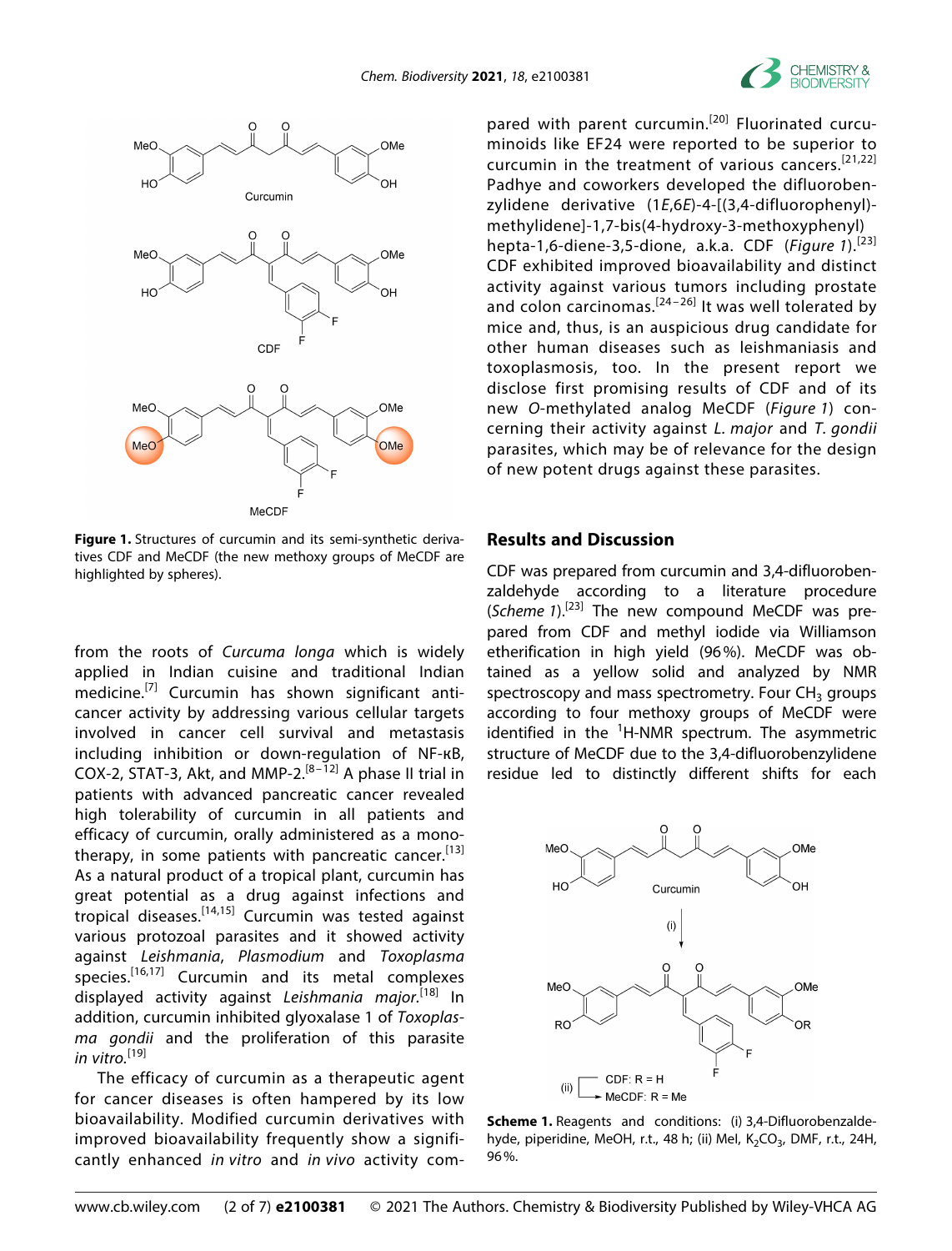

carbonyl signal in the <sup>13</sup>C-NMR spectrum ( $\delta$  = 186.4 and 197.3 ppm,  $\Delta\delta$  = 10.9 ppm).

CDF and MeCDF were initially tested against *Toxoplasma gondii* parasites and non-malignant Vero kidney epithelial cells (*Table 1*). Their activities were compared with the activity of curcumin and the known antiparasitic drug atovaquone (ATO) (*Table 1*). Both CDF and MeCDF showed activities against *T. gondii*, with sub-micromolar  $EC_{50}$  concentrations, exceeding that of curcumin. MeCDF was especially active here with an  $EC_{50}$  value below 0.4  $\mu$ M and it was more than twice as active as the first-generation derivative CDF. Tests against *L. major* parasites revealed high activities of CDF and MeCDF against promastigotes (EC<sub>50</sub> < 0.4 μM). CDF also exhibited a high activity against *L. major* amastigotes while MeCDF was less active here (*Table 1*). CDF surpassed the activity of the approved antileishmanial drug amphotericin B (AmB) and showed reasonable selectivities for *L. major* promastigotes and amastigotes (SI*>*2.4). We also detected an antioxidant activity for CDF (IC $_{50}$ = 52.2 μM) while MeCDF showed no antioxidant activity (IC50*>*300 μM). These results clearly show that the activities of CDF and MeCDF against *L. major* promastigotes and *T. gondii* are superior those of curcumin by far. The antiparasitic activities of CDF and MeCDF match the efficacy of approved antiparasitic drugs such as AmB and ATO in these parasites. Although the observed selectivities of CDF and MeCDF are lower than the selectivity of ATO for *T. gondii* and AmB for *L. major*, the many other positive effects and properties of CDF suggest it to be a promising, well tolerated, and effective drug candidate for parasitic diseases. The *in vivo* activities of MeCDF remain to be elucidated. The secondary antioxidant effect seems to play only a minor role for the antiparasitic activity of CDF and none at all for MeCDF.

CDF and MeCDF were also tested for activity against macrophages (*Table 2*). MeCDF showed a distinctly lower activity against macrophages than against *L. major* promastigotes with an SI value of 4.4. MeCDF displayed a lower activity against macrophages than against Vero cells, while CDF showed virtually the same toxicity to both cell types. Hence, the SI values of CDF based on Vero cells and on macrophages are roughly the same. The approved reference drugs ATO and AmB were less toxic to the macrophages than were CDF and MeCDF. However, the SI value of AmB taking the promastigotes into account  $(S=9.3)$  was only twice as high as the corresponding SI value of MeCDF (SI $=4.4$ ). As mentioned above, in vivo activities of MeCDF remain to be elucidated. But since it

| Compounds       | Toxoplasma gondii<br>(EC <sub>so</sub> ) | Promastigotes<br>(EC <sub>so</sub> ) | Amastigotes<br>(EC <sub>50</sub> ) | Vero<br>$(C_{50})$ | T. gondii) <sup>[b]</sup><br>SI (Vero/ | promastigotes) <sup>[b]</sup><br>SI (Vero/ | amastigotes) <sup>ID</sup><br>SI (Vero/ | Anti-DPPH |
|-----------------|------------------------------------------|--------------------------------------|------------------------------------|--------------------|----------------------------------------|--------------------------------------------|-----------------------------------------|-----------|
| $\frac{1}{2}$   | 8<br>0                                   | 0.37                                 | 0.35                               |                    |                                        | 2.7                                        | 29                                      | 52.2      |
| VeCDF           | 33                                       | $\overline{0.31}$                    | $\overline{C}$                     | ္ပဲ                | 2.7                                    | 2.9                                        | 80                                      | > 300     |
| <b>Lurcumin</b> | 38.3 <sup>[c]</sup>                      | $103.2^{[d]}$                        |                                    |                    |                                        |                                            |                                         |           |
| <b>ATO</b>      | 0.07                                     |                                      |                                    | 9.5                | 136                                    |                                            |                                         |           |
| AmB             |                                          | 83                                   | 0.47                               | $\frac{8}{1}$      |                                        | 9.6                                        | 16.4                                    |           |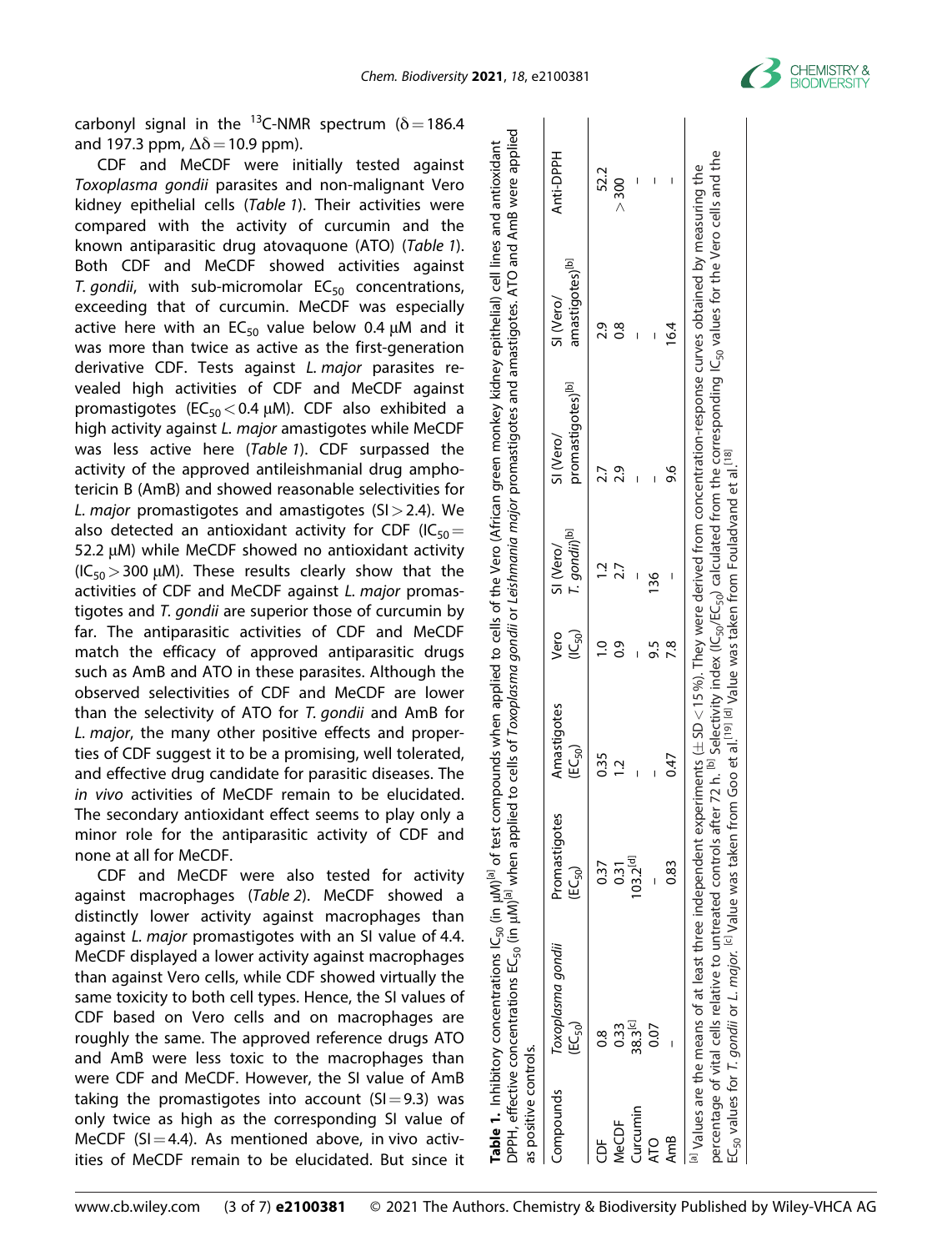

| <b>Table 2.</b> Inhibitory concentrations IC <sub>50</sub> (in $\mu$ M) <sup>[a]</sup> of test compounds when applied to macrophages, selectivity indices (SI). <sup>[b]</sup> |  |
|--------------------------------------------------------------------------------------------------------------------------------------------------------------------------------|--|
|--------------------------------------------------------------------------------------------------------------------------------------------------------------------------------|--|

| Compounds  | Macrophages | SI (promastigotes)       | SI (amastigotes)         |  |
|------------|-------------|--------------------------|--------------------------|--|
| <b>CDF</b> | 0.02        | 2.8                      | 2.9                      |  |
| MeCDF      | 1.35        | 4.4                      | 1.7                      |  |
| ATO        | 10.1        | $\overline{\phantom{0}}$ | $\overline{\phantom{m}}$ |  |
| AmB        | 8.1         | 9.3                      | 17.2                     |  |

[a] Values are the means of at least three independent experiments (�SD*<*15%). They were derived from concentration-response curves obtained by measuring the percentage of vital cells relative to untreated controls after 72 h. <sup>[b]</sup> Selectivity index (IC<sub>50</sub>/EC<sub>50</sub>) calculated from the corresponding  $IC_{50}$  values for macrophages and the  $EC_{50}$  values for *L. major* (*Table 1*).

showed similar or higher selectivities than CDF for the mentioned parasites, it is possible that MeCDF will also be well tolerated and highly bioavailable in laboratory animals.

# **Conclusions**

The antiparasitic activities of the semi-synthetic curcuminoids CDF and MeCDF were characterized by  $EC_{50}$ values in the low micromolar range. Both compounds can be considered as highly active against *T. gondii* and *L. major* parasites. When compared with the parent curcumin, its analogs CDF and MeCDF were much more active against these parasites. Both CDF and MeCDF were also more active than the approved drug AmB against *L. major* promastigotes. It is also remarkable that CDF and MeCDF were similarly or more active against *L. major* promastigotes than against *L. major* amastigotes. This is remarkable since AmB showed a higher activity against amastigotes than against promastigotes. Based on these findings, future studies will show if a combination of CDF or MeCDF with AmB can lead to synergy effects.

The antioxidant activity of CDF can be correlated with its phenolic hydroxy groups because the tetramethyl ether MeCDF showed no antioxidant activity. However, the antioxidant activity of CDF was only moderate and, thus, the antiparasitic activity of CDF is likely based on other mechanisms, which remain to be elucidated.

Both CDF and MeCDF can be suitable drug candidates for infection diseases caused by these parasites and further in-depth investigations of their potential as anti-parasitic drugs are warranted given the fact that CDF has already been tested *in vivo* where it was well tolerated and showed higher bioavailability than curcumin.<sup>[26]</sup> In addition, tests of these promising curcumin derivatives against other protozoal parasites will probably identify further possible fields of application.

## **Experimental Section**

#### *General*

Column chromatography: silica gel 60 (230– 400 mesh). Melting points (uncorrected), Electrothermal 9100; NMR spectra, Bruker Avance 300 spectrometer (see also *Supporting Information*); chemical shifts are given in parts per million (*δ*) downfield from tetramethylsilane as internal standard; Mass spectra, Thermo Finnigan MAT 8500 (EI). Elemental analysis, PerkinElmer 2400 CHN elemental analyzer. The preparation of CDF was reported previously.<sup>[23,27]</sup> All tested compounds were *>*98% pure by elementary analysis. All starting compounds were purchased from the usual retailers and used without further purification.

Synthesis of **(1***E***,6***E***)-4-[(3,4-Difluorophenyl) methylidene]-1,7-bis(3,4-dimethoxyphenyl)hepta-1,6-diene-3,5-dione** (MeCDF) CDF (266 mg, 0.54 mmol) was stirred with  $K_2CO_3$  (746 mg, 5.4 mmol) and iodomethane (3.38 mL, 54 mmol) in DMF (5 mL) at room temperature for 24 h. Ethyl acetate was added and the mixture was washed with water. The organic phase was dried over  $Na<sub>2</sub>SO<sub>4</sub>$ , filtered and the filtrate was concentrated in vacuum. The residue was purified by column chromatography (silica gel 60, ethyl acetate/hexane 1:1, v/v). Yield: 268 mg (0.52 mmol, 96%);  $R_f = 0.41$  (ethyl acetate/ hexane, 1:1); yellow solid of m.p. 94-96<sup>°</sup>C; ν<sub>max</sub>  $(ATR)$  cm<sup>-1</sup> 3002, 2953, 29363, 2838, 1575, 1508, 1464, 1441, 1422, 1340, 1306, 1260, 1232, 1158, 1137, 1118, 1020, 977, 806, 763, 713; <sup>1</sup> H-NMR (300 MHz, CDCl3) *δ* 3.83 (3H, s), 3.83 (3H, s), 3.84 (3H, s), 3.85  $(3H, s)$ , 6.7–7.3  $(11H, m)$ , 7.42  $(1H, d, J=16.2)$ , 7.66 (1H, s), 7.73 (1H, d, J = 15.4); <sup>13</sup>C-NMR (75.5 MHz, CDCl3) *δ* 55.8, 55.9, 109.9, 110.4, 110.9, 111.0, 117.5,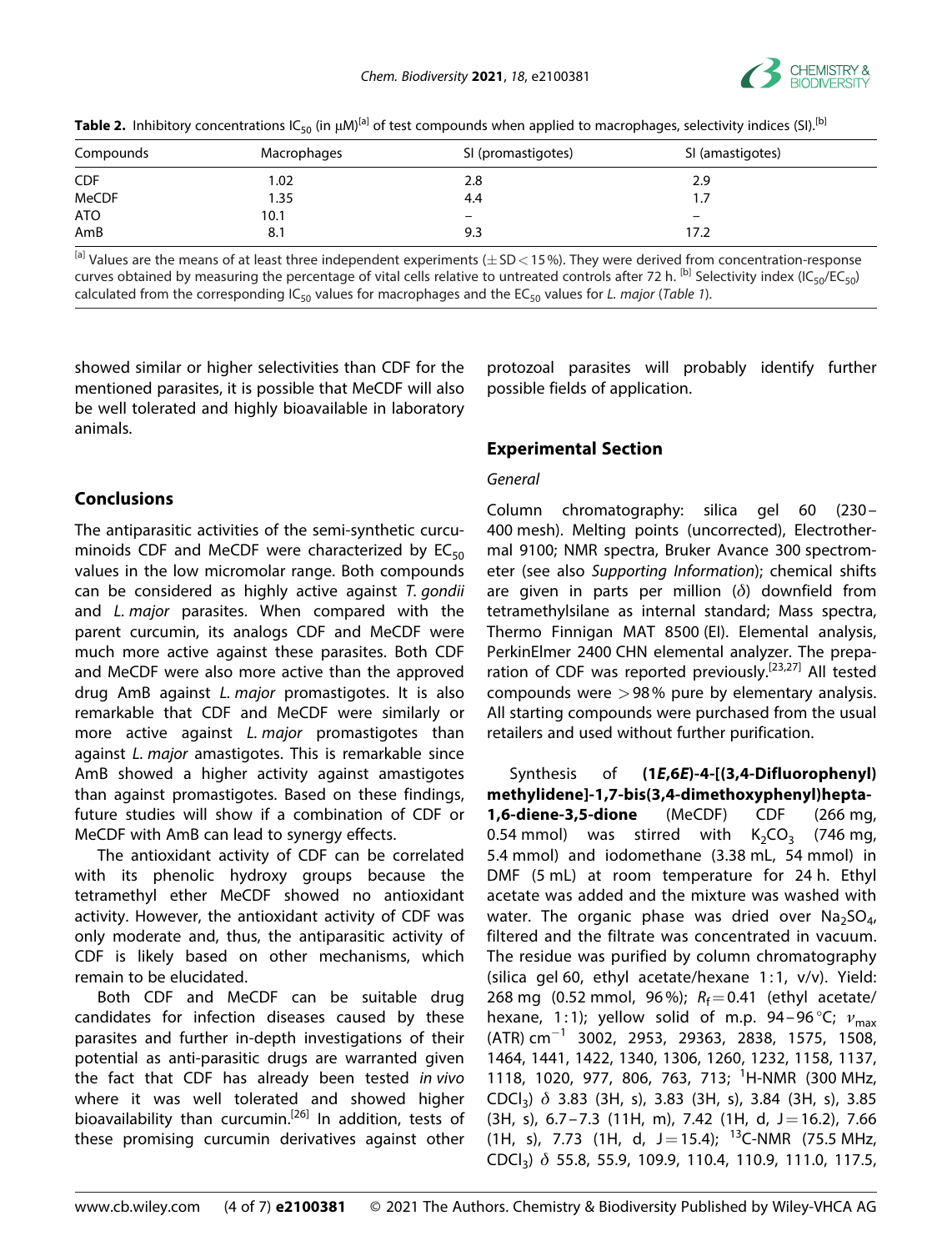

117.8, 118.5, 118.7, 119.5, 123.5, 123.8, 125.1, 126.6, 126.8, 126.9, 127.3, 130.5, 130.6, 137.5, 141.5, 145.8, 147.9, 148.3, 148.5, 149.1, 149.4, 149.5, 151.7, 151.8, 152.1, 152.9, 186.4, 197.3; EI-MS: *m/z* 520 (36) [M<sup>+</sup>], 300 (68), 299 (100), 191 (53), 151 (37).

#### *Toxoplasma gondii culture conditions*

Tachyzoites of *T. gondii* RH strain were cultivated in Vero cells according to a published method.<sup>[28]</sup> Complete RPMI 1640 medium (Invitrogen, USA) with 10% fetal bovine serum (FBS, Invitrogen, USA) was used for culturing Vero cells in 96-well plates ( $5 \times 10^3$  cells/well in 200 μL medium), which were incubated at 37°C supplied with 5%  $CO<sub>2</sub>$  for 24 h followed by washing with phosphate buffered saline (PBS) in order to remove the medium. Then, RPMI 1640 medium with 2% FBS containing *T. gondii* tachyzoites (RH strain) at a ratio of 5 (parasite): 1 (Vero cells) was added. After incubation at 37 $^{\circ}$ C and 5% CO<sub>2</sub> for 5 h, the cells were washed with PBS and then overlaid with medium containing test compounds or atovaquone (ATO, concentrations of 50, 25, 12.5, 6.25, 3.13, 1.65, 0.75, and 0.37  $\mu$ g mL $^{-1}$ ).

After incubation at 37 $^{\circ}$ C and 5% CO<sub>2</sub> for 72 h, the cells were stained with 1% toluidine prior to the examination under an inverted photomicroscope (MCD-400, Leica, Japan) in order to determine the infection index (number of infected cells from 200 tested cells) of *T. gondii.* The experiment was done in triplicate.<sup>[27]</sup>

#### *Leishmania major promastigotes and amastigotes*

Promastigote stages of *L. major* were isolated and maintained according to a described method.<sup>[29]</sup> BALB/c mice were injected at hind footpads with  $1 \times$ 106 metacyclic promastigotes of *L. major.* Amastigote stage cells of *L. major* were collected from infected mice. After 8-weeks from inoculation, Schneider's medium (Invitrogen, USA) containing antibiotics and 10% FBS was used to transform isolated amastigotes to promastigotes by incubation at 26°C. Amastigotederived promastigotes with less than five *in vitro* passages were only used for infection.

For assessing the activity of the test compounds against *L. major* promastigotes, 106 promastigotes/mL were cultured in 96-well plates in Schneider's medium with 10% FBS. Then, the test compounds or amphotericin B (AmB) were added to obtain the final

concentrations (50, 25, 12.5, 6.25, 3.13, 1.65, 0.75, and 0.37  $\mu$ gmL<sup>-1</sup>). Negative control wells contained cultures with DMSO (1%) only. Plates were incubated at 26 $\degree$ C for 72 h to evaluate the antiproliferative effect. Colorimetric MTT method was used to count viable promastigotes via microplate absorbance spectrophotometer (xMark, Bio-Rad, USA) at 570 nm. The experiment was done in triplicate.<sup>[30]</sup>

Macrophages from the peritoneal of female BALB/c mice (6–8 weeks old) were used for culturing amastigote stages of *L. major* in order to assess the activity of test compounds against amastigotes. Briefly, 1 mL of 3% Brewer thioglycollate medium/mouse was injected into the peritoneal cavity. After 4 days, the abdominal skin was removed to expose the peritoneal wall. 3 mL of RPMI 1640 medium was injected before cells were collected by aspiration, whereupon 96-wells plates containing RPMI 1640 medium with 10% FBS were used for culturing  $5 \times 10^4$  cells/well, which were incubated at 37 °C for 4 h in 5% CO<sub>2</sub>. After washing with PBS, RPMI 1640 medium containing  $5 \times 10^5$  promastigotes were added to each well. Then, the cells were incubated at 37 $^{\circ}$ C in humidified 5% CO<sub>2</sub> for 24 h to enhance infection and differentiation of amastigotes. Washing with PBS for several times removed free promastigotes. Fresh complete RPMI 1640 medium containing test compounds or AmB at final concentrations (50, 25, 12.5, 6.25, 3.13, 1.65, 0.75, and 0.37  $\mu$ gmL<sup>-1</sup>) was added and incubated at 37°C in humidified 5%  $CO<sub>2</sub>$  atmosphere for 72 h. DMSO (1%) only in complete RPMI media was used as negative control. The percentage of infected macrophages was assessed microscopically after the removal of the medium, followed by washing with PBS, fixation with methanol and staining with Giemsa. The reading was done in triplicate.[30] The handling of the laboratory animals followed the instructions and rules of the committee of research ethics, Deanship of Scientific Research, Qassim University, permission number 20- 03-20.

#### *Cytotoxicity Assay*

MTT colorimetric assay was conducted for assessing the cytotoxicity of the compounds according to a method described previously.<sup>[31]</sup> Briefly, Vero cells or macrophages were cultured in 96-well plates ( $5\times$  $10<sup>3</sup>$  cells/well/200 μL) in RPMI 1640 medium with 10% FBS and 5% CO<sub>2</sub> at 37 $^{\circ}$ C for 24 h. Thereafter, PBS was used for washing the cells. Then, the compounds in RPMI complete medium with 10% FBS (at varying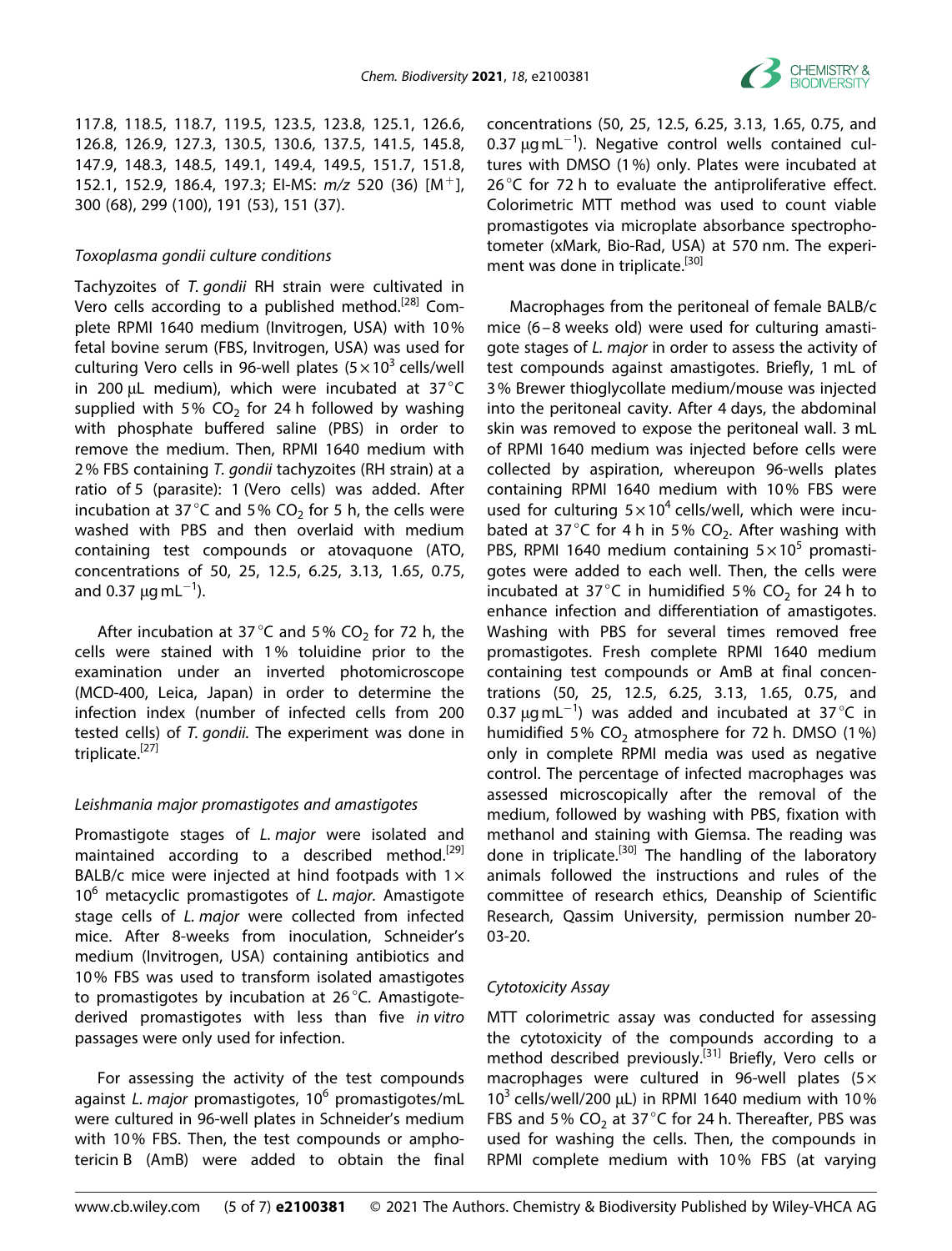

concentrations of 50, 25, 12.5, 6.25, 3.13, 1.65, 0.75, and 0.37  $\mu$ gmL<sup>-1</sup>) were added to 96-well plates and incubated for 72 h. Cells treated with medium containing only 1% DMSO were used as negative control. After washing, MTT (1 mg mL $^{-1}$  in RPMI 1640 medium) was added to each well. The cells were incubated for 4 h followed by the removal of the supernatant. Then, 150 μL DMSO was added and a microplate absorbance spectrophotometer was applied for colorimetric analysis ( $\lambda$  = 540 nm). Cytotoxic effects were expressed by  $IC_{50}$  values (concentration that caused a 50% reduction in viable cells). The experiment was done in triplicate. $[27]$ 

#### *DPPH Radical Scavenging Activity Assay*

The technique was done according to a published method with slight modifications.[32,33] A solution of 2,2-diphenyl-1-picrylhydrazyl (DPPH) (1 mg/25 mL ethanol, 100 μL) was added to 5 μL of the compound solution with different concentrations (200, 100, 50, 25, 12.5, 6.25, 3.13, 1.65, 0.75, 3.13  $\mu$ gmL $^{-1}$ ). The mixture was shaken for 15 min. A blank sample of the same volume was prepared from ethanol and DPPH. Then, a spectrophotometer at a wavelength of 517 nm was used to determine the absorbance values. The test was performed in triplicate. The scavenging activities of the tested samples were expressed as percentage of inhibition according to the following equation:

Percent of DPPH inhibition  $= [(AB-A)/AB] \times 100$ 

where AA and AB are the absorbance values of the test sample and of the blank sample, respectively.<sup>[32,33]</sup> The experiment was done in triplicate.

#### *Statistical Analysis*

The results were expressed as averages of three readings.  $EC_{50}$  and  $IC_{50}$  values were calculated by a linear regression equation using Microsoft excel. The SI (selectivity index) values were calculated by dividing the obtained  $IC_{50}$  values from the Vero cells or macrophages over the  $EC_{50}$  values from the corresponding parasite inhibition tests.

#### **Acknowledgements**

We thank Qassim University and the Deanship of Scientific Research for material support of this study.

We are grateful to Prof. Subhash Padhye (Interdisciplinary Science & Technology Research Academy, Abeda Inamdar College, Pune, India) for the kind provision of CDF. Open access funding enabled and organized by Projekt DEAL.

#### **Author Contribution Statement**

T. A. K. contributed to the writing of the manuscript and supervised the study, W. S. K. designed and supervised the biological studies, I. S. A. N. carried out the biological assays, R. S. contributed to the writing of the manuscript and supervised the study, B. B. prepared the new compound MeCDF and wrote the article.

#### **References**

- [1] <http://www.who.int/mediacentre/factsheets/fs375/en/>; Accessed November 12, 2020.
- [2] K. van Bocxlaer, D. Caridha, C. Black, B. Vesely, S. Leed, R. J. Sciotti, G.-J. Wijnant, V. Yardley, S. Braillard, C. E. Mowbray, J.-R. Ioset, S. L. Croft, 'Novel benzoxaborole, nitroimidazole and aminopyrazoles with activity against experimental cutaneous leishmaniasis', *IJP: Drugs Drug Resist.* **2019**, *11*, 129–138.
- [3] I. Bennis, L. Belaid, V. de Brouwere, H. Filali, H. Sahibi, M. Boelart, 'The mosquitoes that destroy your face: social impact of cutaneous leishmaniasis in south-eastern Morocco, a quality study', *PLoS One* **2017**, *12*, e0189906.
- [4] M. Kassi, A. Afghan, R. Rehman, P. M. Kasi, 'Marring leishmaniasis: the stigmatization and the impact of cutaneous leishmaniasis in Pakistan and Afghanistan', *PLoS Neglected Trop. Dis.* **2008**, *2*, e259.
- [5] I. Al Nasr, F. Ahmed, F. Pullishery, S. El-Ashram, V. V. Ramaiah, 'Toxoplasmosis and anti-*Toxoplasma* effects of medicinal plant extracts – a mini-review', *Asian Pac. J. Trop. Med.* **2016**, *9*, 730–734.
- [6] T. A. Khan, I. S. Al Nasr, A. H. Mujawah, W. S. Koko, 'Assessment of *Euphorbia retusa* and *Pulicaria undulata* activity against *Leishmania major* and *Toxoplasma gondii*', *Trop. Biomed.* **2021**, *38*, 135–141.
- [7] A. Goel, A. B. Kunnumakkara, B. B. Aggarwal, 'Curcumin as "curecumin": from kitchen to clinic', *Biochem. Pharmacol.* **2008**, *75*, 787–809.
- [8] B. Bachmeier, A. G. Nerlich, C. M. Iancu, M. Cilli, E. Schleicher, R. Vene, R. Dell'Eva, M. Jochum, A. Albini, U. Pfeffer, 'The chemopreventive polyphenol curcumin prevents hematogenous breast cancer metastases in immunodeficient mice', *Cell. Physiol. Biochem.* **2007**, *19*, 137–152.
- [9] A. Bharti, N. Donato, S. Singh, B. B. Aggarwal, 'Curcumin (diferuloylmethane) down-regulates the constitutive activation of nuclear factor-kappa B and IkappaBalpha kinase in human multiple myeloma cells, leading to suppression of proliferation and induction of apoptosis', *Blood* **2003**, *75*, 1053–1062.